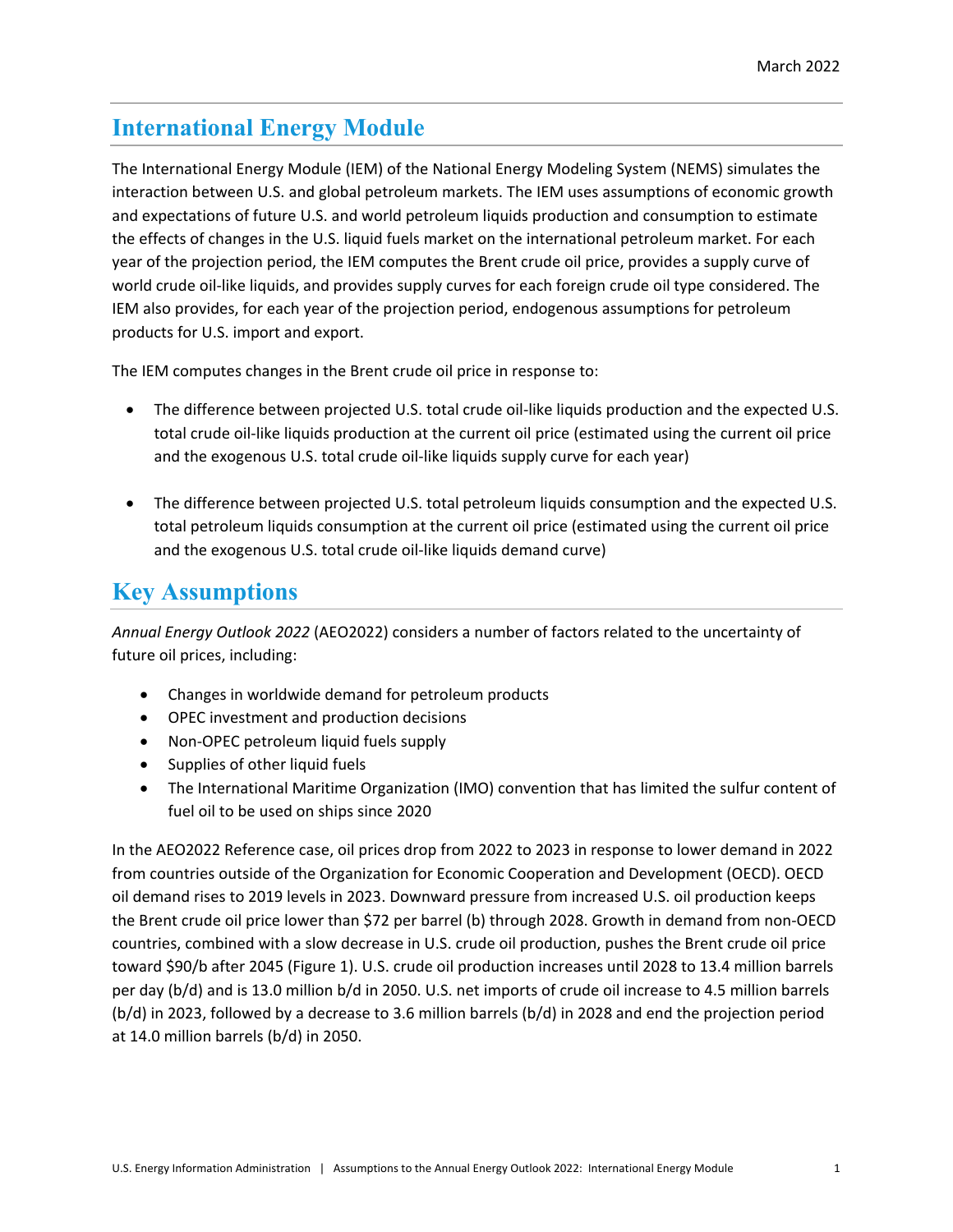

## **Figure 1. Brent crude oil prices in three cases, 2000–2050**

2021 dollars

In the AEO2022 Low Oil Price case, the Brent crude oil price drops to \$32/b in 2022, followed by a gradual increase to \$45/b in 2050. This trend is the result of higher upstream investment by OPEC and lower global demand. U.S. production decreases in 2022, then increases to 11.4 million b/d in 2025, and then decreases to 8.9 million b/d in 2050. As a result, U.S. net imports of crude oil increase in 2022, then decrease to 4.5 million b/d in 2025, and then increase to 6.7 million b/d in 2050 (Figure 2).

In the AEO2022 High Oil Price case, the Brent crude oil price increases to \$114/b in 2022 and \$170/b in 2050. This trend is the result of significantly lower OPEC production, higher non-OECD demand for petroleum products, and more limited international supply of other liquid fuels than in the Reference case. As a result, U.S. production increases significantly through 2043, followed by a steady decrease through 2050. U.S. net imports of crude oil decline to the point that they become negative in 2028, indicating that gross exports exceed gross imports. Net imports continue to decline through 2043, continuing to fall below zero. This decline is followed by a steady increase to -0.8 million b/d in 2050 (Figure 2).

Source: U.S. Energy Information Administration, *Annual Energy Outlook 2022*, National Energy Modeling System, runs REF2022\_rlx8.d121521b, HiGHPRICE.d122521a, LOWPRICE. d122421a